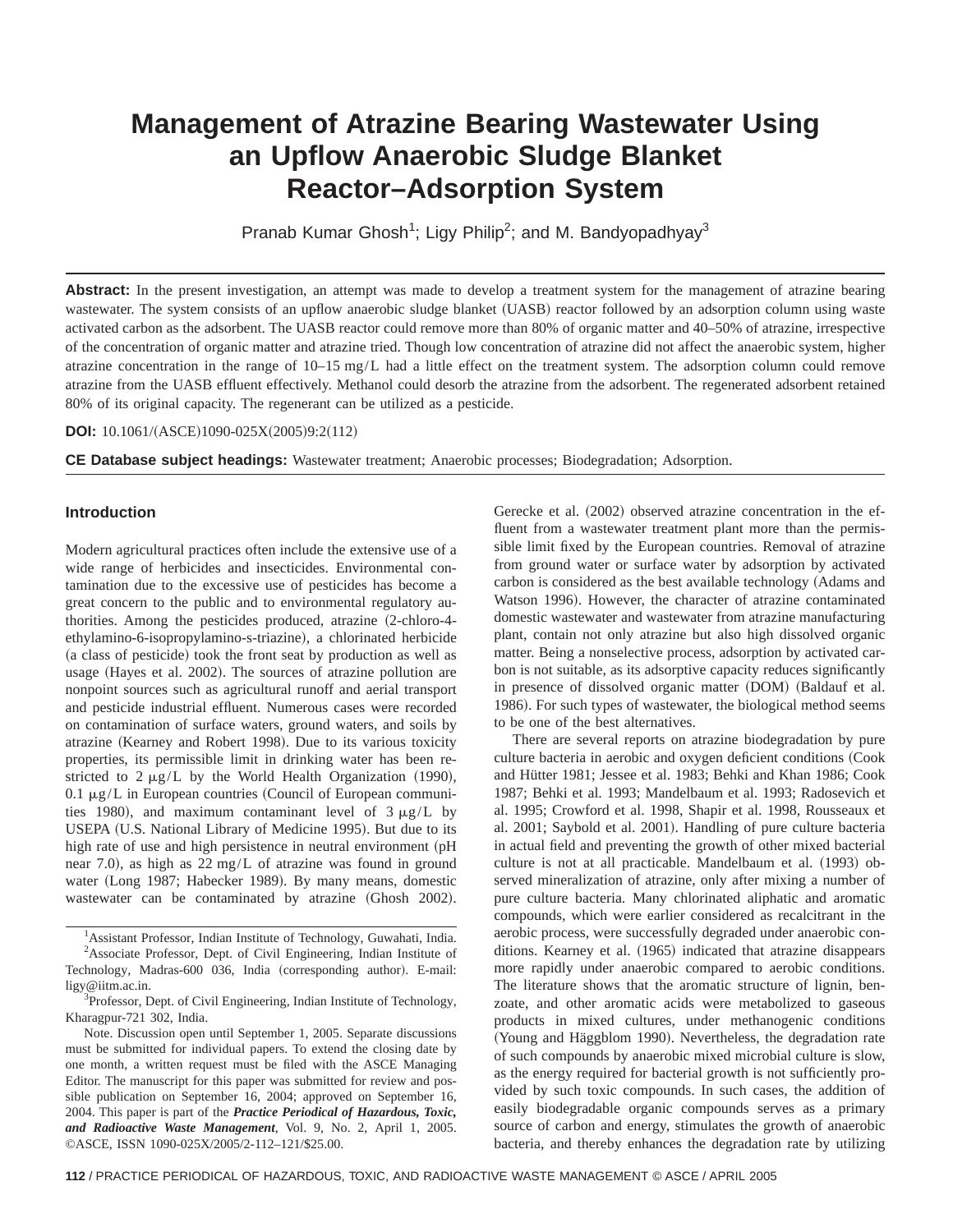the recalcitrant compound as a secondary substrate by a cometabolic process. Hendriksen et al. (1992) have investigated the influence of a supplemental carbon source on the anaerobic dechlorination of pentachlorophenol (PCP). They observed 99% PCP (with  $4.5 \text{ mg/L}$  influent concentration) dechlorinated by the anaerobic microorganisms in an upflow anaerobic sludge blanket  $(UASB)$  reactor at a hydraulic retention time of 2–3 days. Enhanced degradation rate of atrazine was observed when citrate and sucrose were provided as supplemental carbon source (Struthers et al. 1998). Afterwards, Chung et al. (1996), used an anaerobic sediment bioreactor containing mixed culture bacteria in which mineralization of atrazine was claimed. However, information on the treatment of atrazine bearing wastewater in continuous mode using anaerobic mixed microbial consortia is scanty. Presently, the UASB reactor is one of the most widely used high rate anaerobic reactors. Although, initially it was used mainly for treating high strength easily biodegradable industrial wastes (Arceivala 1998), recently, considerable attention has been given to the assessment of its potentiality in degrading many chlorinated toxic compounds like phenol (Fang et al. 1996), tetrachloroethylene (TCE) (Prakash and Gupta 2000; Sponza 2002), pentachlorophenol, dichlorophenol, and monochlorophenol (Hendriksen et al. 1992; Wu et al. 1993; Christiansen et al. 1995). Complete dechlorination and consequent breakage of the benzene ring was observed in most of the cases. Granular sludge of an UASB reactor provides a complex microbial environment with various metabolic niches and metabolic activities having the potentiality in degrading such toxic and xenobiotic compounds. The present paper deals with a treatment system consisting of an UASB reactor followed by adsorption column for the complete management of atrazine bearing wastewater.

## **Materials and Methods**

## **Chemicals**

All the chemicals used in the present investigation were of analytical reagent grade. Rallis India Limited (Mumbai, India) supplied atrazine of technical grade. The synthetic waste water contained,  $K_2HPO_4=150$ ;  $KH_2PO_4=50$ ;  $MgCl_2.6H_2O$ =300; CaCl<sub>2</sub>.2H<sub>2</sub>O=50; NH<sub>4</sub>Cl=200; FeCl<sub>2</sub>.4H<sub>2</sub>O=5; ZnCl<sub>2</sub> =0.5; NiCl<sub>2</sub>.6H<sub>2</sub>O=0.5; CoCl<sub>2</sub>.6H<sub>2</sub>O=0.5; MnCl<sub>2</sub>.4H<sub>2</sub>O=0.5; and yeast extract=50 mg/L of distilled water. Dextrose of 150, 300, 500, and 1,000 mg/L and atrazine of 1, 5, 10, and 15 mg/L were added to water along with the above micronutrients to prepare specific characteristic synthetic wastewater according to the requirement.

# **Seed Sludge**

Sludge collected from an anaerobic digester of activated sludge process from Bara Sewage Treatment Plant, Jamshedpur, India, was used as the seed sludge for the present investigation. This sludge was not exposed to an atrazine environment earlier. The sludge was fed with synthetic wastewater, for 1 month, to acclimate the system with the changed environment. Once the sludge stabilized, it was used for further experiments.

# **Adsorbent**

Waste activated carbon (WAC) from a water purifier (marketed by Eureka Forbs Limited, India, with the brand name of Aqua Guard

in India) was collected. About  $200-300$  g of activated carbon with 0.2% impregnated silver is commonly used in a small water purifier. These adsorbents need replacement after about 6 months of operation, depending on the rate of use. The activated carbon thus wasted, was used as adsorbent for the present study after giving some pretreatment. Raw waste activated carbon, which has a uniform grain size of 2 mm, was pulverized to get the grains sizes between 0.3 and 0.5 mm, washed in distilled water and being used.

# **Analyses**

Standard methods (APHA, AWWA, WEF 1989) were used for the analyses of all the parameters unless otherwise specified. Volatile fatty acid (VFA) and alkalinity were determined as suggested by DIIallo and Albertson (1961). Activity of sludge was determined as per the procedure suggested by Valke and Vestrate (1983) and expressed as specific acetoclastic methanogenic activity (SMA). The SMA test was carried out after mixing the collected sludge from different heights of the reactor to get a better representative value.

Biogas produced in an anaerobic process was collected by the liquid displacement method and methane content was determined by passing the total gas collected through  $32\%$  (w/v) KOH solution. Volume change due to temperature variations is incorporated into the measured volumes. Periodically the biogas was analyzed in ORSAT apparatus (Borosil, India).

Atrazine was measured in both ultraviolet  $(UV)$ -visible spectrophotometer (Model: UV-160A, Shimadzu, Japan) and gas chromatograph (GC) (Model: GC 14A, Schimadzu, Japan). In both the methods, atrazine was extracted from wastewater by the liquid–liquid extraction method. Dichloromethane or ethylacetate were used as extractant in the case of UV-vis spectrophotometer or GC, respectively. In the UV-visible spectrophotometer, maximum absorbance was observed at 228.8 nm. An electron capture detector (Radioisotope Nuclide  ${}^{63}$ Ni) and 1.5% OV-17 column of 3 m length and  $\frac{1}{8}$  in. internal diameter using pure nitrogen as carrier gas was used for atrazine determination in GC. The operating conditions were as follows; initial and final column temperature 210°C, injector temperature 225°C, detector temperature 265°C, and carrier gas flow of 70 mL/min.

To check the buildup of atrazine in anaerobic biomass, 20–50 mL of biomass samples were centrifuged twice, resuspended in distilled water, and atrazine was extracted by using methanol by shaking in a rotary shaker (Protzman et al. 1999). Methanol was evaporated using dry nitrogen gas and residue was redissolved either in dichloromethane or in ethyl acetate for the determination of atrazine in UV-vis spectrometer or GC, respectively.

The scanning electron microscopic (SEM) picture of an averaged sized granule formed in the UASB reactor was taken after an operating period of 200 days and an attempt was made to identify the types of microorganisms grown onto the outer as well as the inner surface of the granule. For the SEM picture, sludge samples were prepared as per the procedure suggested by Glauret (1974). The samples were prepared by fixing in glutaraldehyde, washing with phosphate buffer, and dehydrating with acetone. The SEM pictures of adsorbent before and after column adsorption study were taken and (electron dispersive atomic x-ray) (EDAX) analysis was made to confirm the microbial growth on the surface of the adsorbent. In both the cases, viz. before and after adsorption column study, adsorbent samples were air dried and then kept in vacuum desiccators before analysis. The dry samples were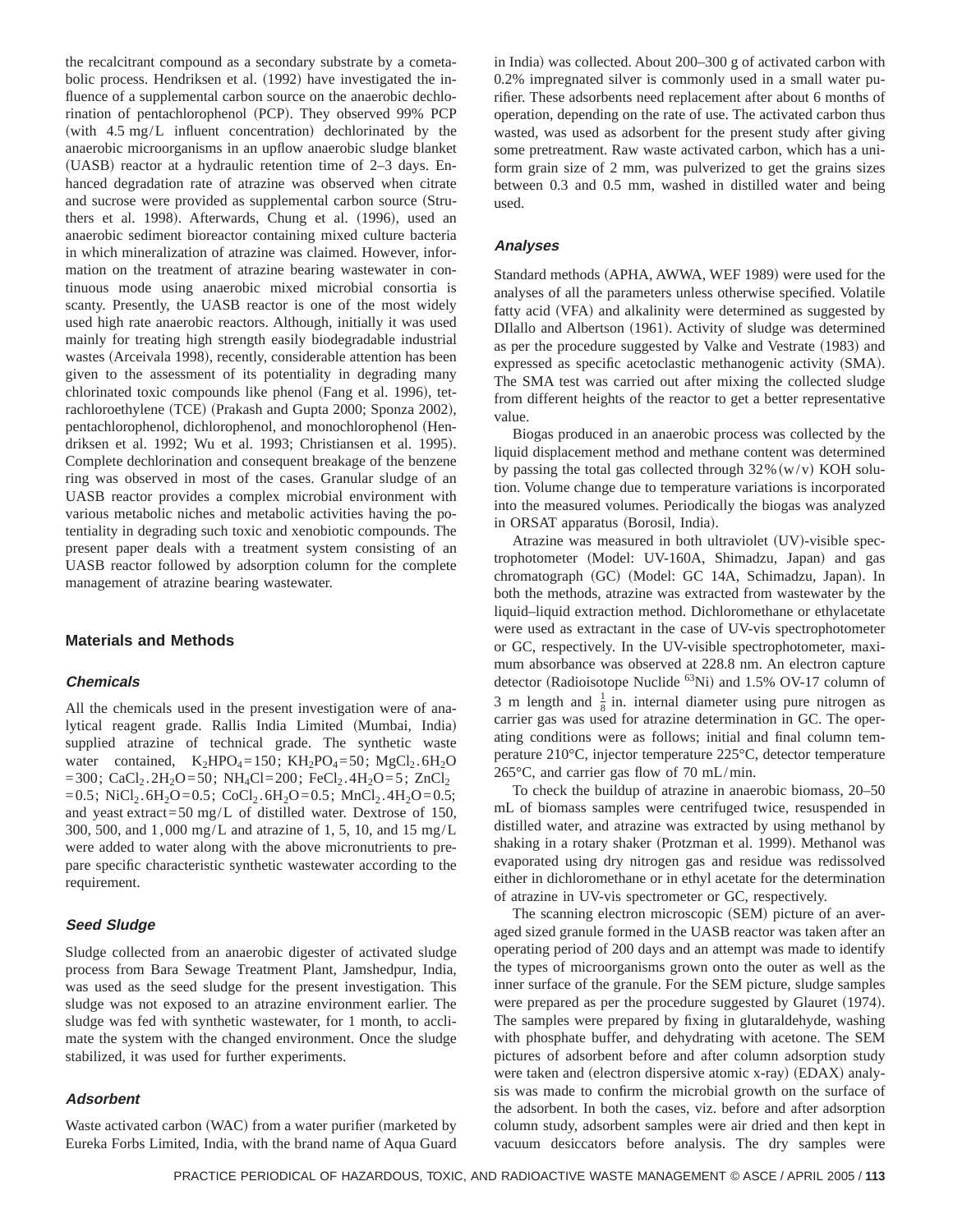

**Fig. 1.** Schematic diagram of laboratory scale setup of upflow anaerobic sludge blanket reactor

mounted on gold sample holder and coated with carbon in a sputter coating unit and scanned using a SEM (Model: JSM-5800, JOEL Company, Japan) at an accelerating voltage of 20 kV. The elemental composition of the adsorbent was analyzed using the Kevex apparatus attached to SEM (Model: JSM-5800, JOEL, Japan).

# **Reactors Used and their Operational Schedule**

Two identical laboratory scale UASB reactors (UASB-1 and UASB-2) were fabricated with transparent perspex cylinders with internal cross section area of  $100 ~\mathrm{cm}^2$  (internal diameter—11.3) cm) and a height of 78 cm. Working volume of both the reactors was 7 L. The reactors were operated simultaneously at different feeding conditions. Temperature of the reactors was maintained at  $35\pm2\degree$ C by circulating warm water through a plastic pipe wrapped on the reactor. A schematic diagram of laboratory scale experimental setup of UASB reactor is shown in Fig. 1.

UASB-1 and UASB-2 were operated under identical operating conditions with the addition of 9 g/L of seed sludge collected from an anaerobic sludge digester as discussed earlier. In each reactor, 1 g/L of anaerobic sludge from a reactor, which was operated in semicontinuous mode for the treatment of atrazine bearing wastewater (Ghosh 2002), was added prior to startup. The reactors were operated initially with a hydraulic retention time (HRT) of 24 h and then gradually reduced to 8 h. During the startup period, the reactors were fed with synthetic wastewater containing 150 mg/L of dextrose without any atrazine. After reaching steady state condition in terms of chemical oxygen demand (COD) removal and gas production, atrazine was added in increasing concentration viz., 1, 5, 10, and 15 mg/L. Maximum solubility of atrazine in water is  $33 \text{ mg/L}$  at  $20^{\circ}$ C (Tomlin 1994). However, as the wastewater contains a large quantity of dissolved organic and inorganic material, the solubility of atrazine can be much less than the theoretical value in standard conditions. Hence, the maximum atrazine concentration used in the present study was 15 mg/L, which was the maximum soluble atrazine concentration possible in the present experimental conditions adopted.

Similar operation was done with higher strength wastewater containing dextrose of 300, 500, and 1,000 mg/L. Whenever the organic loading rate (OLR) was changed, the reactor was fed on dextrose alone (without atrazine) to acclimate the system to the

changed condition. After that, raw domestic wastewater  $(RDW)$  < > spiked with 5 and 15 mg/L of atrazine in UASB-1 and UASB-2, respectively, was fed into the respective reactor and the performance was evaluated. The main characteristics of RDW used are as follows: total COD  $(mg/L)=171\pm28$ , soluble COD  $(mg/L)=142\pm12$ ; alkalinity  $(mg CaCO<sub>3</sub>/l)=353\pm15$ ; suspended solid  $(mg/L)=20\pm 5$ ; volatile suspended solid (VSS)  $(mg/L)$ =15 $\pm$ 3, and total kjeldahl nitrogen (mg/L)=21 $\pm$ 4. The schedule of operation of the reactors is given in Table 1.

# **Fixed Bed Upflow Adsorption Column Study**

Up-flow fixed bed adsorption column using WAC as adsorbent was considered as post-treatment of UASB effluent. A glass column of 50 cm length and 1.5 cm internal diameter was used as packed bed column in the present study. The bed depth was 20 cm. Wastewater was passed though the adsorption bed from the bottom to the top using a peristaltic pump (Model: pp 20, Miclins, India) with an overflow rate of 4.95  $\text{m}^3/\text{m}^2$  h equivalent to an up flow velocity of 8.25 cm/min. The total volume of wastewater passed  $(m<sup>3</sup>/day)$  through the adsorption column was same as that of UASB reactor. The empty bed contact time calculated was 2.42 min. Samples were collected and analyzed at regular intervals until the column was exhausted. When effluent atrazine concentration was more than 90% to that of influent concentration, the column was regenerated.

## **Desorption and Regeneration Studies**

Desorption study was carried out using the exhausted adsorbent after the column study. Desorption was done in two steps. In the first step, 100 mL of distilled water was passed through the exhausted column at the same flow rate as that of the influent. In the next step 300 mL of  $5\%$  (v/v) methanol in distilled water was passed through the column at the same rate as that of earlier and the effluent concentration of atrazine was measured. The adsorbent was washed with  $1 N HNO<sub>3</sub>$  followed by distilled water until the pH and total dissolved solids came down to the prefixed value. After the regeneration, the column was reused for the treatment of UASB effluent containing atrazine.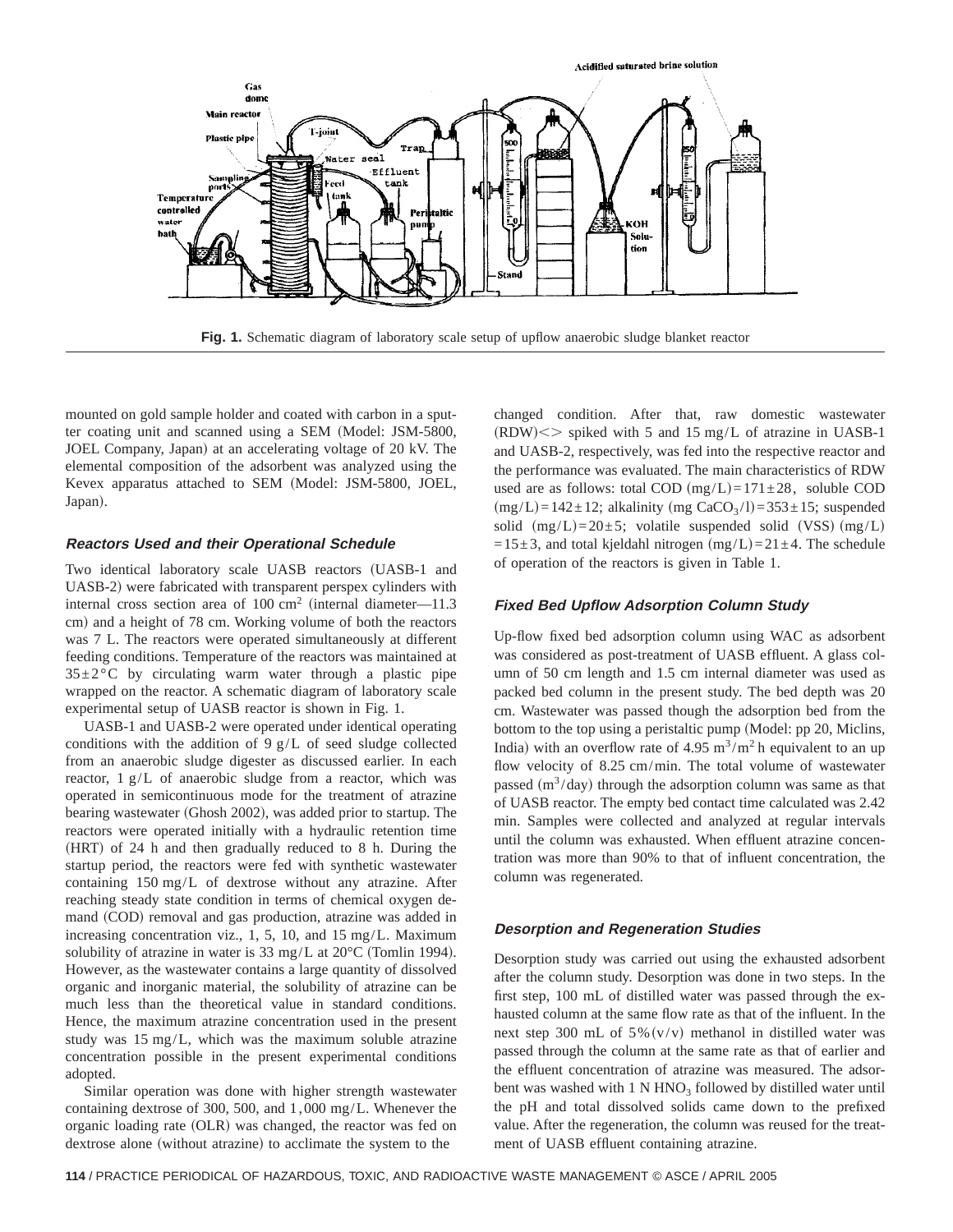Table 1. Operational Schedule and Type of Wastewater Treated in Upflow Anaerobic Sludge Blanket (UASB) Reactors

|             | UASB-1           |                       | UASB-2           |                        |                              |  |  |
|-------------|------------------|-----------------------|------------------|------------------------|------------------------------|--|--|
|             | (mg/L)           | Wastewater containing | (mg/L)           | aWastewater containing |                              |  |  |
| Day         | Dextrose         | Atrazine              | Dextrose         | Atrazine               | Remarks                      |  |  |
| $1 - 25$    | 150              | 0.0                   | 150              | 0.1                    | Primary startup <sup>a</sup> |  |  |
| $26 - 55$   | 150              | 1.0                   | 150              | 5.0                    | $HRT = 8 h$                  |  |  |
| $56 - 80$   | 150              | 10.0                  | 150              | 10.0                   | $HRT = 8 h$                  |  |  |
| $81 - 90$   | 300              | 0.0                   | 300              | 0.0                    | $HRT = 8 h$                  |  |  |
| $91 - 105$  | 300              | 1.0                   | 300              | 5.0                    | $HRT = 8 h$                  |  |  |
| $106 - 120$ | 300              | 10.0                  | 300              | 15.0                   | $HRT = 8 h$                  |  |  |
| $121 - 130$ | 500              | 0.0                   | 500              | 0.0                    | $HRT = 8 h$                  |  |  |
| $131 - 155$ | 500              | 1.0                   | 500              | 5.0                    | $HRT = 8 h$                  |  |  |
| $156 - 160$ | 500              | 10.0                  | 500              | 15.0                   | $HRT = 8 h$                  |  |  |
| $161 - 170$ | 1,000            | 0.0                   | 1,000            | 0.0                    | $HRT = 8 h$                  |  |  |
| $171 - 185$ | 1,000            | 1.0                   | 1,000            | 5.0                    | $HRT = 8 h$                  |  |  |
| 186-200     | 1,000            | 10.0                  | 1,000            | 15.0                   | $HRT = 8 h$                  |  |  |
| $201 - 214$ | RDW <sup>b</sup> | 0.0                   | RDW <sup>b</sup> | 0.0                    | $HRT = 8 h$                  |  |  |
| $215 - 230$ | RDW <sup>b</sup> | 5.0                   | RDW <sup>b</sup> | 15.0                   | $HRT = 8 h$                  |  |  |

Note: Two UASB reactors were operated in parallel to reduce the study duration.

<sup>a</sup>HRT=hydraulic retention time.

<sup>b</sup>RDW=raw domestic wastewater.

## **Results and Discussion**

# **Performance of Upflow Anaerobic Sludge Blanket Reactors Treating Atrazine-Bearing Wastewater**

### **Chemical Oxygen Demand Removal**

During the startup period, the HRT was reduced from 24 to 12 h and then to 8 h.The reactors could achieve more than 85% in terms of  $\text{COD}_{TT}$  and  $\text{COD}_{ST}$  removal within 1 week time and remained steady for the next 3 days at a HRT of 8 h. Effluent COD during the startup period is shown in Fig. 2. The biogas production was on the order of 300 mL/g of COD reduction, which contain methane of about 81%. pH and VFA of the reactors remained well in the specified limit. After primary startup, both the UASB reactors were operated in the sequence given in Table 1.

The reactors were operated at least 5 more days  $(=15$  HRT) after they reached pseudosteady state for each feeding and operating conditions. At pseudosteady state condition COD in terms of  $\text{COD}_{TT}$ ,  $\text{COD}_{ST}$ , and  $\text{COD}_{SS}$  was measured regularly and the average of the measured data are reported in this paper (Table 2).

In the case of synthetic wastewater  $\text{COD}_{SS}$  is equal to  $\text{COD}_{ST}$ as suspended solid in the influent (synthetic wastewater) was nil. At an influent dextrose concentration of 150 mg/L, high  $\text{COD}_{ST}$ reduction on the order 86.3, 85.7, 84.5, and 83.2% from the reactors at an influent atrazine of 1, 5, 10, and 15 mg/L, respectively (Table 2) was observed. However,  $\text{COD}_{ST}$  reduction was reduced by 2–3% when atrazine concentration was increased to 10 and 15 mg/L. The  $\text{COD}_{\text{TT}}$  removal efficiency followed almost the same trend as that of  $\text{COD}_{ST}$  reduction. Effluent  $\text{COD}_{ST}/\text{COD}_{TT}$  was more than 0.95. An almost similar performance was observed at an influent dextrose concentration of 300, 500, and 1,000 mg/L and the results are given in the Table 2. Measurement of  $\text{COD}_{TT}$  is important in view of effluent discharge standards, whereas  $\text{COD}_{ST}$  represents the treatment potential of the reactor. In actual domestic or industrial wastewater, suspended organic material imparts a significant amount of total influent COD. The removal of the suspended organic material may be due to the entrapment in the sludge bed by physical means but not by a biological process. In that case  $\text{COD}_{SS}$  gives the reduction of organic matter by biological activity.



**Fig. 2.** Effluent chemical oxygen demand profile in upflow anaerobic sludge blanket reactors during startup period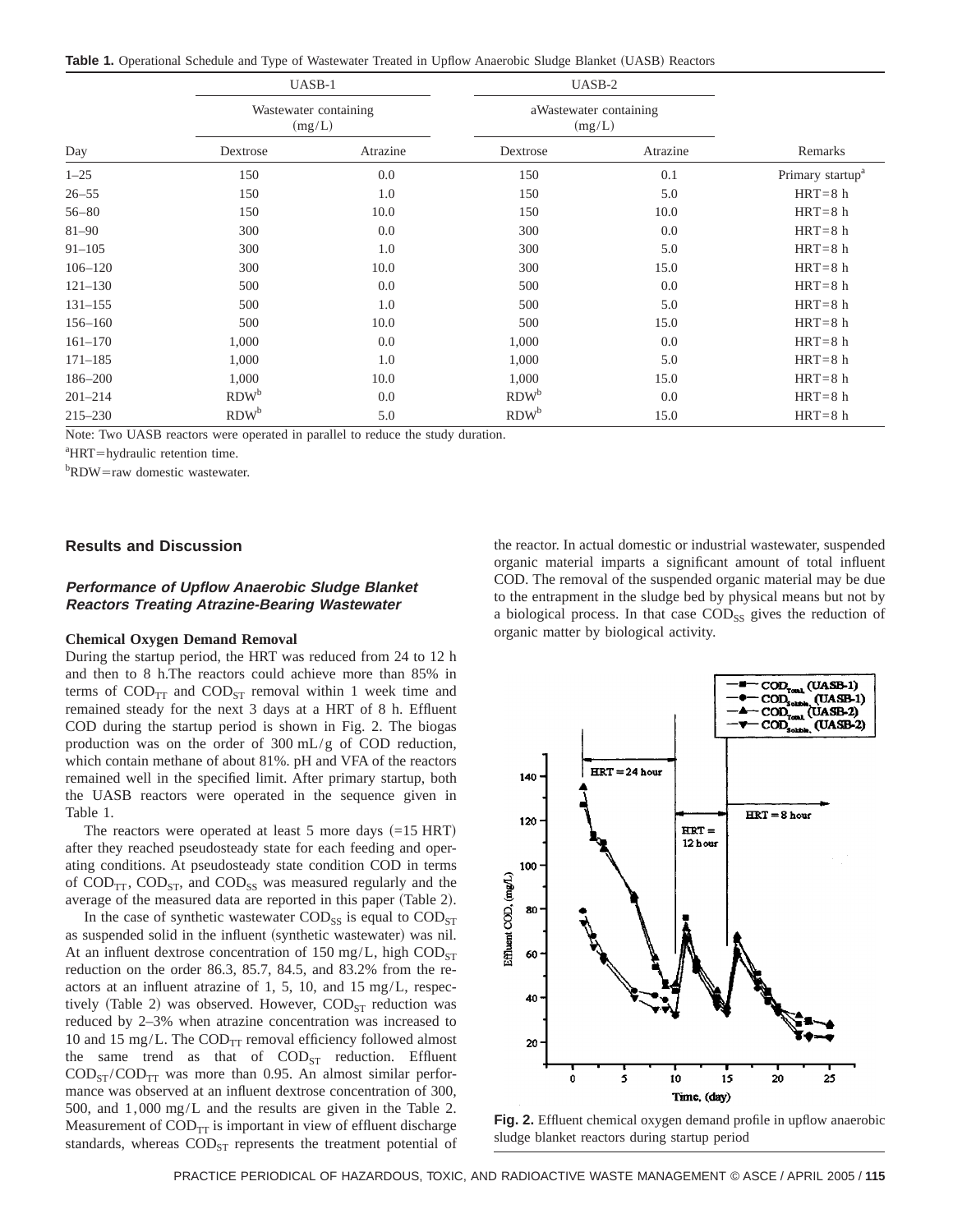Table 2. Performance of Upflow Anaerobic Sludge Blanket Reactors (UASB) (in Pseudosteady State Condition) Treating Various Strength Wastewaters

|                               | $150 \text{ mg/L}$ |                             |                        |                  |        |                           | $300 \text{ mg/L}$ |                  |                  |                  |        |                           |
|-------------------------------|--------------------|-----------------------------|------------------------|------------------|--------|---------------------------|--------------------|------------------|------------------|------------------|--------|---------------------------|
| Dextrose<br>Atrazine          |                    | $0 \text{ mg/L}^{\text{a}}$ | $\lfloor mg/L \rfloor$ | $5 \text{ mg/L}$ |        | $10 \text{ mg/L}$ 15 mg/L |                    | $0 \text{ mg/L}$ | $1 \text{ mg/L}$ | $5 \text{ mg/L}$ |        | $10 \text{ mg/L}$ 15 mg/L |
| Reactor                       | UASB-1             | UASB-2                      | UASB-1                 | $UASB-2$         | UASB-1 | UASB-2                    | UASB-1             | UASB-2           | UASB-1           | UASB-2           | UASB-1 | UASB-2                    |
| $\text{COD}_{\text{TT}}(\% )$ | 84.5               | 83.9                        | 84.5                   | 83.9             | 83.2   | 82                        | 86.6               | 86.0             | 86.0             | 85.4             | 83.4   | 82.4                      |
| $COD_{ST}$ (%)                | 86.4               | 86.4                        | 86.3                   | 85.7             | 84.5   | 83.2                      | 88.8               | 88.4             | 88.4             | 87.2             | 85.7   | 85.2                      |
| Total gas <sup>b</sup>        | 304                | 305                         | 302                    | 292              | 284    | 267                       | 348                | 345              | 348              | 341              | 317    | 300                       |
| Methane <sup>b</sup>          | 246                | 246                         | 245                    | 240              | 237    | 221                       | 267                | 259              | 267              | 256              | 235    | 224                       |
| Methane/Total                 | 0.811              | 0.812                       | 0.810                  | 0.821            | 0.834  | 0.830                     | 0.768              | 0.752            | 0.761            | 0.753            | 0.743  | 0.745                     |
| Atrazine $(\%)$               |                    |                             | 40.3                   | 45.2             | 45.0   | 42.1                      |                    |                  | 41.0             | 48.24            | 47.1   | 44.3                      |
| SMA <sup>c</sup>              | 0.3849             | 0.3748                      | 0.3799                 | 0.3621           | 0.3394 | 0.3267                    | 0.3925             | 0.3824           |                  |                  | 0.3494 | 0.3394                    |

|                        | $500 \text{ mg/L}$ |                  |                  |                  |        |                           | $1000 \text{ mg/L}$ |                  |                  |                  |        |                           |
|------------------------|--------------------|------------------|------------------|------------------|--------|---------------------------|---------------------|------------------|------------------|------------------|--------|---------------------------|
| Dextrose<br>Atrazine   |                    | $0 \text{ mg/L}$ | $1 \text{ mg/L}$ | $5 \text{ mg/L}$ |        | $10 \text{ mg/L}$ 15 mg/L |                     | $0 \text{ mg/L}$ | $1 \text{ mg/L}$ | $5 \text{ mg/L}$ |        | $10 \text{ mg/L}$ 15 mg/L |
| Reactor                | UASB-1             | UASB-2           | UASB-1           | $UASB-2$         | UASB-1 | UASB-2                    | UASB-1              | UASB-2           | UASB-1           | UASB-2           | UASB-1 | UASB-2                    |
| $COD_{TT} (\% )$       | 86.1               | 86.2             | 86.2             | 85.1             | 82.7   | 80.5                      | 87.8                | 87.3             | 87.8             | 86.1             | 84.6   | 83.8                      |
| $COD_{ST}$ (%)         | 88.1               | 87.7             | 87.7             | 86.6             | 84.0   | 83.3                      | 88.5                | 88.1             | 88.1             | 87               | 85.4   | 84.3                      |
| Total gas <sup>b</sup> | 361                | 354              | 360              | 344              | 327    | 320                       | 388                 | 386              | 380              | 374              | 365    | 362                       |
| Methane <sup>b</sup>   | 273                | 265              | 272              | 258              | 236    | 228                       | 273                 | 276              | 268              | 269              | 266    | 255                       |
| Methane/Total          | 0.755              | 0.749            | 0.755            | 0.748            | 0.721  | 0.710                     | 0.710               | 0.704            | 0.710            | 0.709            | 0.699  | 0.694                     |
| Atrazine $(\%)$        |                    |                  | 40.8             | 45.1             | 45.3   | 45.4                      | --                  |                  | 38.2             | 44.8             | 41.2   | 43.7                      |
| SMA <sup>c</sup>       | 0.4001             | 0.3925           |                  | _                | 0.3520 | 0.3444                    | 0.3976              | 0.3900           |                  |                  | 0.3545 | 0.3444                    |

<sup>a</sup>Start-up period.

 $\rm{^{b}ml/g}$  COD<sub>SS</sub> reduction at 35 $\rm{^{\circ}C}$  and 1 atm. pressure.

<sup>c</sup>Specific acetoclastic Methanogenic Activity (gCH<sub>4</sub>–COD/g VSS day).

After evaluating the performance of the reactors in treating synthetic wastewaters, RDW without atrazine was fed to the reactor (Table 1). Once the system reached steady state in terms of COD reduction, the performance of the reactor was evaluated. In pseudosteady state condition, average COD removal expressed as  $\text{COD}_{TT}$ ,  $\text{COD}_{ST}$ , and  $\text{COD}_{SS}$  were 78.5, 81, and 76.8%, respectively, in UASB-1, whereas from UASB-2 those were 77, 79.5, and 75.3%, respectively. In continuation, the reactors were fed with RDW spiked with atrazine. Under steady state conditions, COD removal in UASB-1 fed with RDW spiked with 5 mg/L of atrazine was 77.8, 79.5, and 75.4% as  $\text{COD}_{TT}$ ,  $\text{COD}_{ST}$ , and  $\text{COD}_{SS}$ , whereas in UASB-2 fed with RDW spiked with 15 mg/L of atrazine, COD removal efficiency in terms of  $\text{COD}_{TT}$ ,  $\text{COD}_{ST}$ , and  $\text{COD}_{SS}$  was 74.8, 76.6, and 75%, respectively. The results show that there was not much adverse effect of atrazine on the anaerobic system even at an atrazine concentration of 15 mg/L though the atrazine degradation was not very promising.

# **Gas Production**

In pseudosteady state condition, total and methane gas production was measured and the average value of 5 days gas production equivalent at 35°C and 1 atm pressure are represented in this paper. Further, methane gas production is expressed in terms of  $CH<sub>4</sub>-COD$  as and when required for better explanation. Total and methane gas production, thus measured in the reactors treating various strength wastewaters containing 150, 300, 500, and 1,000 mg/L of dextrose are given in Table 2. Total and methane gas production in UASB-1, while treating RDW with  $(5 \text{ mg/L})$ and without atrazine were 281, 224 and 290, 231 mL/g of  $\text{COD}_{SS}$ reduction, respectively. Although in the absence of atrazine, the performance of UASB-2 in gas production was the same as that of UASB-1, but in the presence of atrazine  $(15 \text{ mg/L})$  total and methane gas production was reduced to 264 and 221 mL/g of COD<sub>SS</sub> reduction, respectively.

Total and methane gas production in the reactor treating synthetic wastewater was increased with increase in wastewater strength. Gas production/g of  $\text{COD}_{SS}$  reduction was the least when the reactor was fed with  $150 \text{ mg/L}$  of dextrose. This may be due to the solubility of carbon dioxide and methane gas in the liquid phase. As the volume of liquid remained the same all throughout, the amount of biogas being dissolved also remained the same, as the pressure inside the reactor was the same throughout the study. Reduction in the amount of gas in the gas collector was more significant in the case of low strength wastewater compared to high strength wastewaters, as the total amount of gas that could produce itself was less. The percentage of methane in the biogas was the maximum at a dextrose concentration of 150 mg/L and decreased with higher strength wastewaters. In the case of low strength wastewater, due to low OLR gas production rate was less. As  $CO<sub>2</sub>$  is having higher solubility (632 mL/L at 35°C and 1 atm pressure) than CH<sub>4</sub> (26.8 mL/L at 35°C and 1 atm pressure), more  $CO<sub>2</sub>$  gets dissolved in distilled water compared to  $CH_4$ . This might have increased the percentage of  $CH_4$ content though the gas production was less. For a particular strength wastewater, average methane gas production per gram of average  $\text{COD}_{SS}$  reduction was the same up to an initial atrazine concentration of 5 mg/L, whereas slight reduction in gas production was observed at an atrazine concentration of 10 and 15 mg/L. This might be due to the inhibition effect of atrazine on anaerobic systems, which was evident in the case of COD reduction also. The COD value given in the text include both by dextrose and atrazine.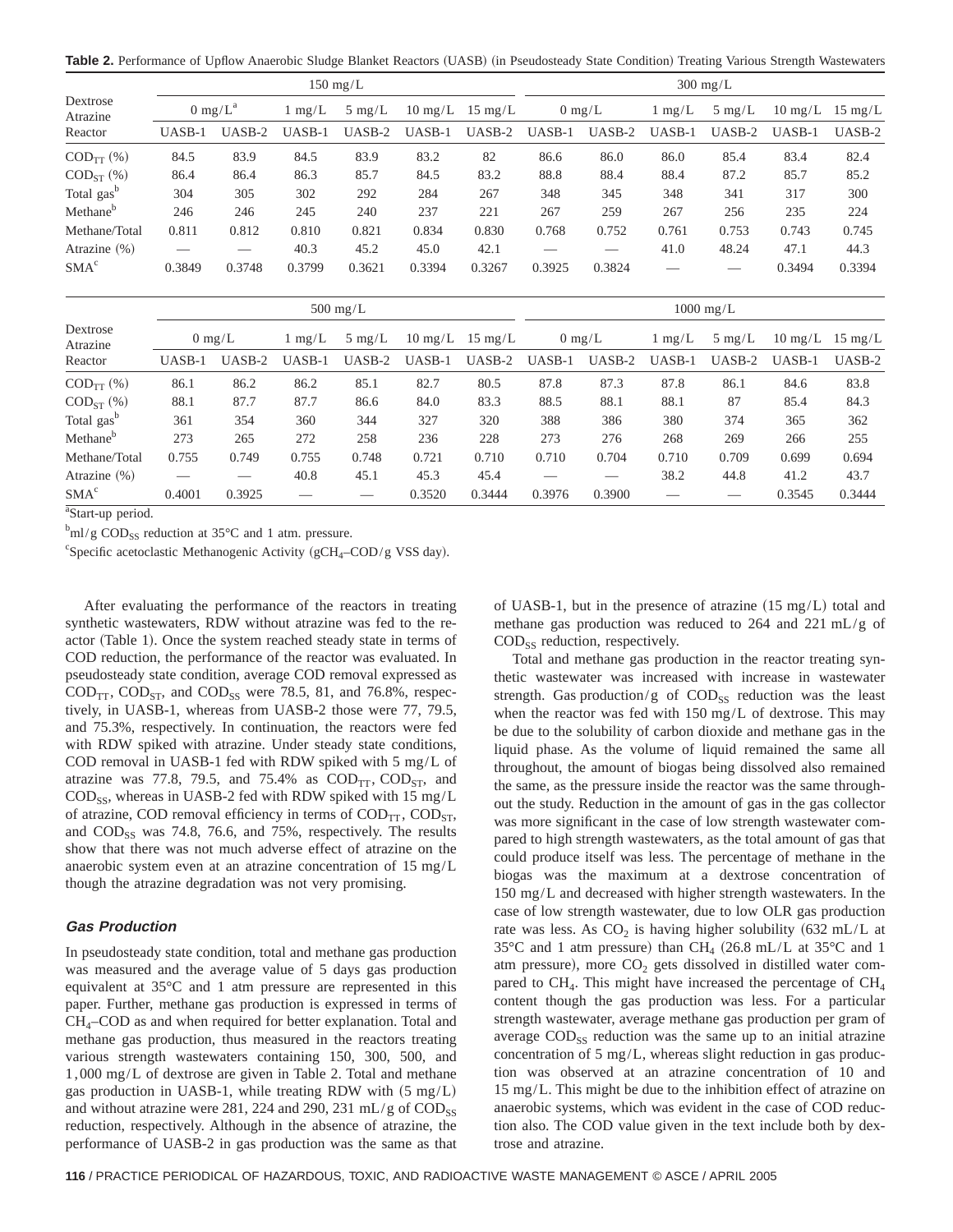

Fig. 3. Mixed liquor suspended solids profile of upflow anaerobic sludge blanket reactors treating various strength synthetic wastewaters

# **pH, Volatile Fatty Acid, and Alkalinity**

The pH of the reactor system was monitored daily and kept within the range of  $6.8-7.2$  by the addition of NaHCO<sub>3</sub> or HCl. The VFA and alkalinity were measured intermittently. The VFA was quite low in all the cases and VFA/alkalinity ratio varied from 0.12 to 0.16, which was well within the specified range for a healthy reactor (Grady and Lim 1980). The low VFA value indicates the proper functioning of acetogenic and methanogenic bacterial consortia. Moreover, the domestic wastewater had a very good buffering capacity.

## **Sludge Production**

The sludge production in both reactors was steady while treating various strength wastewaters with varying atrazine concentrations. In both the reactors, sludge profiles were similar. With the increase in wastewater strength, the slope of both the curves increased, which shows the increased rate of sludge production  $(Fig. 3)$  with due course of the reactor run.

# **Sludge Activity**

Specific acetoclastic methanogenic activity (SMA) of the sludge at different conditions is given in Table 2. The SMA of the reactor sludge, when operated without the addition of atrazine, was varied from 0.3748 to 0.4001 g  $CH<sub>4</sub>-COD/g$  VSS day, whereas, at an addition of 10 and 15 mg/L of atrazine SMA was varied from 0.3267 to 0.3545 g  $CH_4$ –COD/g VSS day. When the reactors were fed with 1 and 5 mg/L of atrazine, the SMA values were 0.3799 and 0.3621 g  $CH_4$ –COD/g VSS day, respectively. The SMA values show that low concentration of atrazine did not affect methanogenic activity significantly. However, at high concentrations of atrazine  $(10 \text{ and } 15 \text{ mg/L})$ , there was a slight decrease in the SMA value. It is evident from these results that there is some inhibition of atrazine on methanogenic bacteria. The SMA values observed were far better than that reported by Venkobachar (private communication 1985) while monitoring the performance of a

full-scale UASB plant treating tannery waste mixed with domestic wastewater. The SMA was varied from 10 to 60 mL  $CH<sub>4</sub>/g$ VSS day. Nevertheless, John (1998) while monitoring the performance of a reactor treating synthetic jaggery (a locally available form of sucrose, also known as Indian sugar) wastewater observed almost the same acetoclastic methanogenic activity ( 90–160 mLCH $_4$ /g VSS day) of UASB reactor sludge. The seed used was granular sludge collected from an UASB plant treating domestic wastewater, whereas Venkobachar (private communication 1985) used a self-inoculated UASB reactor. Granular sludge is self-immobilized active biomass. The SMA values obtained in the present investigation are slightly higher than that reported by John (1998). This might be due to the use of digested sludge, which is reported to be a good alternative to granular sludge to use as seed sludge (Lettinga et al. 1980; Habets and Knelissen 1985).

## **Atrazine Removal**

Atrazine reduction from the UASB reactors treating various strength synthetic wastewaters containing 150, 300, 500, and 1,000 mg/L of dextrose, atrazine reduction was varied from 38.2 to  $48.24\%$  depending upon the feeding conditions (Table 2). Fig. 4 shows the atrazine reduction profile from the wastewater containing 150 mg/L of dextrose. Maximum atrazine removal was from the wastewater containing 300 mg/L of dextrose and 5 mg/L of atrazine among various combinations of influent dextrose and atrazine. At an initial dextrose concentration of 150 and 300 mg/L, atrazine reduction increased with the increase of influent atrazine concentration from 1 to 5 mg/L. At elevated atrazine concentration of 10 and 15 mg/L, atrazine reduction efficiency decreased slightly. When the reactor was fed with wastewater containing dextrose of 500 mg/L, atrazine reduction was increased with the increase in influent atrazine concentration from 1 to 5 mg/L and then it remained almost constant at 10 and 15 mg/L. Nevertheless, in the case of wastewater containing 1,000 mg/L of dextrose, atrazine reduction was increased with increase in influent atrazine concentration. Maximum atrazine reduction was observed when influent dextrose concentration was  $300 \text{ mg/L}$  and of atrazine concentration of 5 mg/L.

After 15 days of operation, atrazine removal efficiency of UASB-1 and UASB-2 treating RDW spiked with atrazine of 5 and 15 mg/L, respectively, was 48.4 and 40%, respectively. Accumulation of atrazine was not observed in any cases.

Atrazine buildup in sludge was checked time to time taking sludge from different heights of the reactor. No atrazine buildup was observed in sludge samples throughout the study period. Hence, the removal of atrazine from the wastewater might be by mineralization with its probable conversion into methane and ammonia gas. However, confirmation of atrazine mineralization could be done by using the radioactive level atrazine (Chung et al. 1996).

The atrazine removal data shows that in the cometabolic process (dextrose as primary source of carbon and energy), there is a certain ratio of primary substrate and the toxic compound, at which the degradation of atrazine will be the maximum. If the concentration of primary carbon source increases drastically, due to the inhibition on the secretion of atrazine degrading inducible enzyme, its degradation rate reduces. If the concentration of the secondary component is more compared to the primary, then inhibition, lack of energy, and carbon source reduce the degradation efficiency of secondary carbon source by the microorganisms.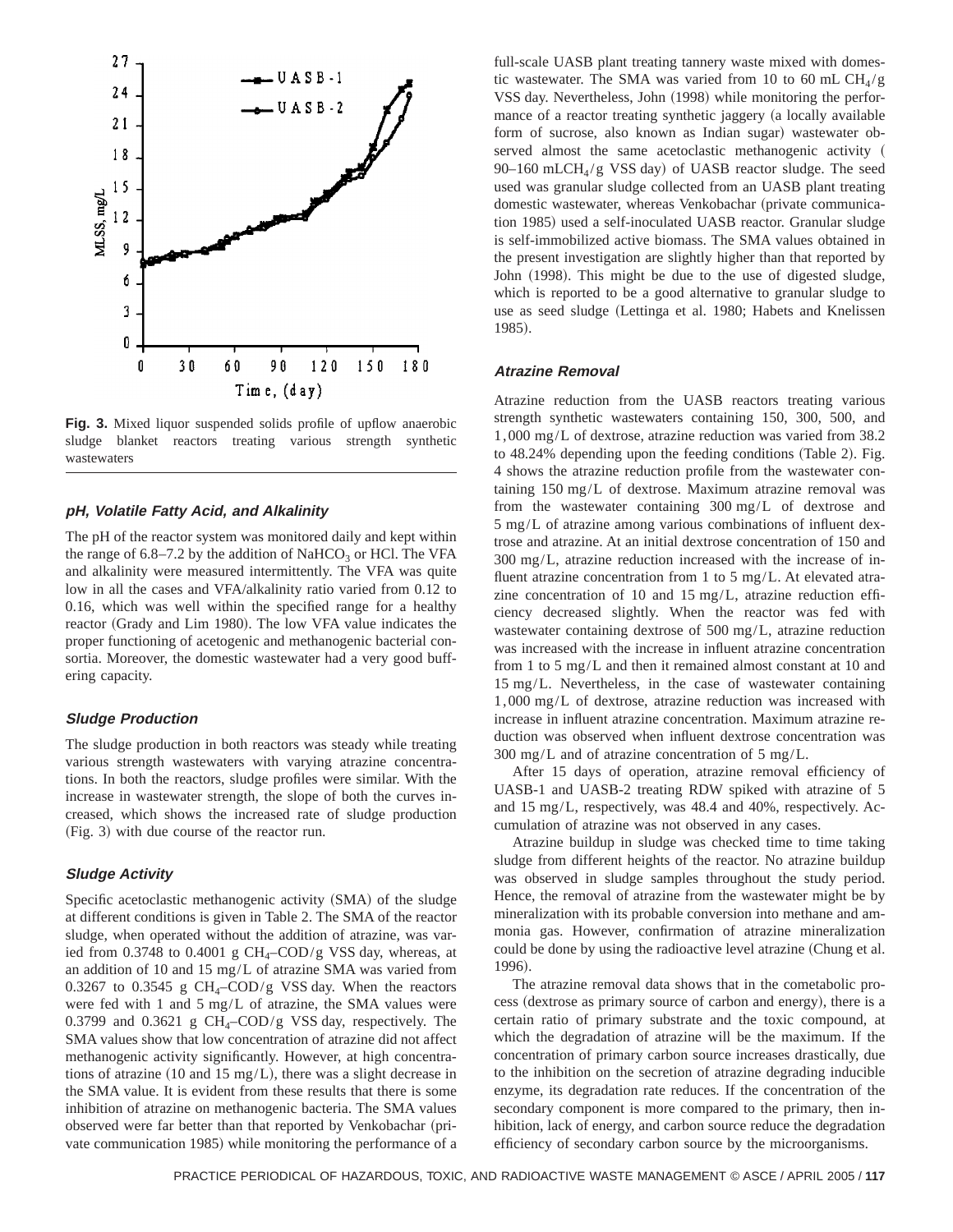

**Fig. 4.** Kinetics of atrazine reduction from wastewater with dextrose concentration of 150 mg/L

# **Granule Formation**

Granule formation was noticed at the lower part of the sludge blanket in both the UASB reactors after 138 days of operation. In the present investigation, longer time taken for granulation might be due to the low OLR. The color of the granules in both the UASB reactors was black. Although very little inference can be drawn from the color of the granule, it was reported that the granules, which formed a well-defined bed with a clear supernatant and without fluffy conglomerates, were black (Dubourguier et al. 1987; Tilche and Yang 1987). The color of the granule was the same throughout the experiment. Different atrazine concentrations in the feed did not affect the appearance of the granule.

## **Performance of Adsorption Column**

The UASB reactors could effectively remove the easily biodegradable organic matter with efficiency of more than 80%, but atrazine removal efficiency was only 40–50%, irrespective of the feeding conditions.

An up-flow adsorption column with WAC as adsorbent was used as the post-treatment unit for UASB effluent. As activated carbon is a costly adsorbent and can get exhausted soon in the presence of DOM, it was required to find a cost effective adsorbent. In India, many people use a water purifier, which consists of an adsorption column containing activated carbon and a disinfection mechanism using UV light. The adsorbents are replaced periodically. The replaced adsorbent was readily available. Waste activated carbon was pulverized to get different grain sizes and kinetic study was conducted after being pretreated by different mineral acids to choose the best possible combination. Various studies were carried out to evaluate the adsorption potential of the sorbent (results are not shown). The adsorbent having a grain size between 0.3 and 0.5 mm and pretreated with distilled water was found to be most effective for the present purpose. The WAC used in the present study had a dry density of  $0.41$  g/cm<sup>3</sup>.

The breakthrough curves for both organic matter (in terms of COD) and atrazine are shown in Fig. 5. The column could effectively remove all the atrazine from UASB effluent for 26 h, which corresponds to a throughput volume of 23 L. As far as the organic matter removal is concerned, the column performance was very good. For 72 h, the effluent COD was below the detectable level. Then it gradually increased.

The COD value of the treated effluent from the adsorption column never exceeded 30 mg/L, which is the effluent discharge standard in terms of biochemical oxygen demand (BOD). Here dextrose was the primary carbon source. Hence, COD/BOD must either be close to one or even more as COD/BOD increase with increase in the extent of biological treatment. In either case, the effluent was meeting the discharge standard throughout the column run.

The breakthrough curve for organic matter (COD) was a steep curve, whereas in the case of atrazine it was relatively flat. This shows that the organic matter present in RDW is having a high affinity to WAC. As the organic matter  $(OM)$  concentration increased in the liquid phase, the percentage removal of atrazine decreased. It is reported that under the conditions prevailing in water works only 20–40% of the single solute capacity for trichloroethane has been achieved in a granular activated carbon ~GAC! fixed bed absorber at a complete breakthrough of the trace organic compound (Baldauf 1986). When preloaded GAC was used for atrazine removal, the efficiency reduced to 33% compared to virgin GAC (Haist-Gulde et al. 1991). In contrast to this in some isotherm studies, the solid phase concentration of activated carbon for chlorinated hydrocarbons was not reduced in the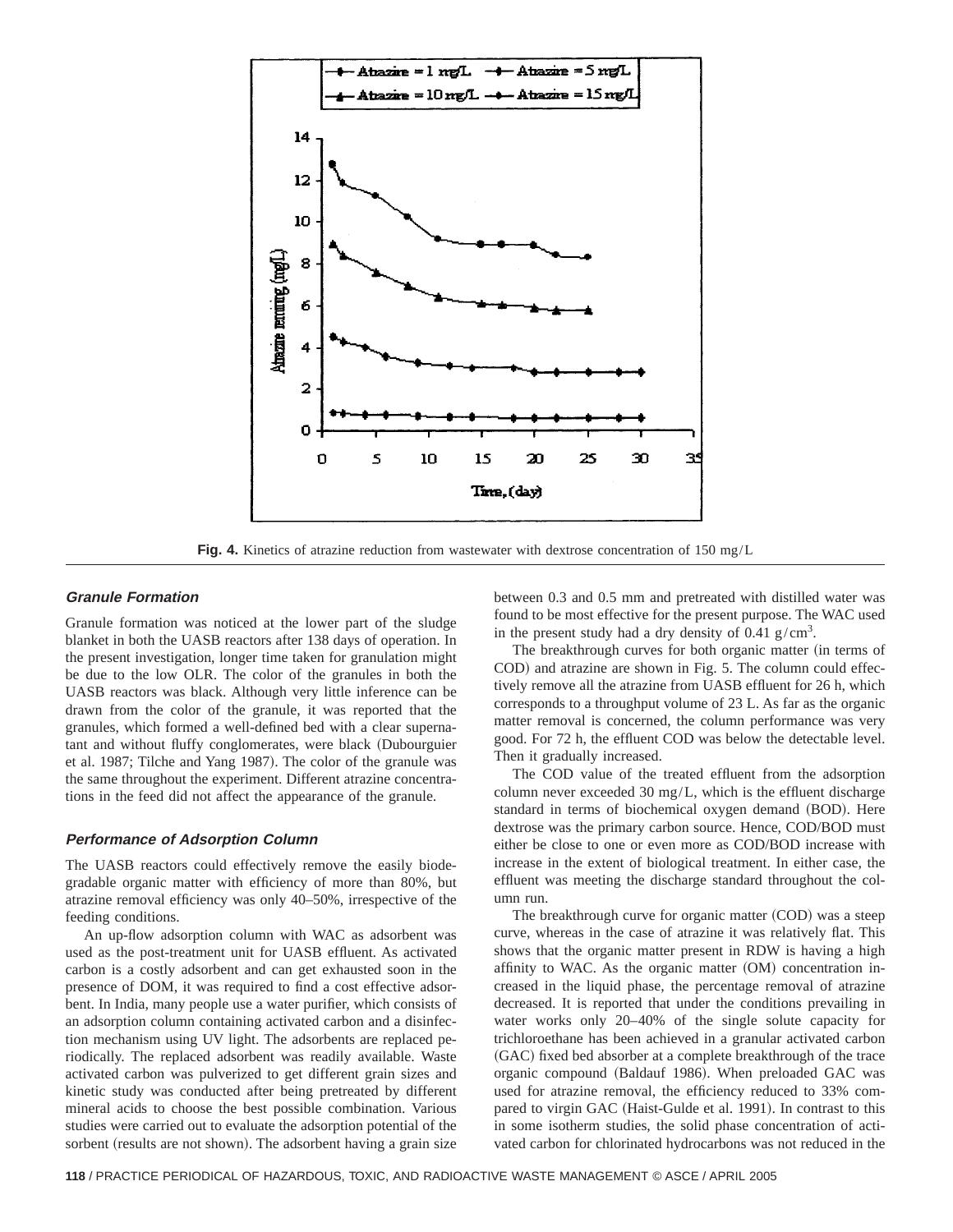

**Fig. 5.** Breakthrough curves for waste activated carbon removing atrazine and organic matter (chemical oxygen demand) in fixed bed adsorption column

presence of humic substances (Haist-Gulde et al. 1991). From these studies, it is evident that the adsorption capacity of GAC for a particular pollutant varies from waste to waste.

During the column run, until 100 h, the concentration of atrazine and OM was steadily increased. After this, the effluent atrazine and OM concentration started decreasing slightly though the column was operating in the same flow rate as before. This might be due to the growth of micro-organisms in the adsorbent surface. They might have degraded the adsorbed OM and atrazine partially. The OM concentration in the column effluent never increased after 100 h. In the case of atrazine, the effluent concentration remained almost constant for 50 more h, and then started increasing. As seen earlier, the atrazine degradation might have been facilitated by a cometabolic process. Initially the concentration of OM available in the adsorbent surface might not have been very high. Therefore, the micro-organisms must have degraded the atrazine. As the OM concentration increased, the atrazine degradation decreased. Moreover, WAC had a high affinity for OM compared to atrazine. Due to this, whatever traces of OM available might have been adsorbed by GAC, whereas atrazine came out along with the column effluent. Affinity of adsorbent to adsorbate is directly related to the solubility of adsorbate. Organic matter (dextrose) has more solubility than atrazine. The high concentration of OM might be responsible for its preferential sorption.

From the column results, the atrazine removal capacity of the WAC was calculated by considering the area under the breakthrough curve for the entire operational period until the column reached the exhaustion point. In the present study, the exhaustion point was considered as the time at which the effluent atrazine concentration reached was equal to about 90% of the influent concentration. Throughout the column run 223.52 mg of atrazine was removed by the column. The specific atrazine removal capacity of WAC calculated was 17.19 mg/g, whereas the *Q*max value obtained from the batch studies using the Langmuir isotherm was 13.95 and 9.75 mg/g for treating atrazine in distilled water and wastewater with 1,000 mg/L of dextrose, respectively.

In the fixed bed adsorption column, a higher concentration gradient of adsorbate is available than in the batch reactor, which is the driving force for adsorption. This may be one reason for high atrazine adsorption capacity of WAC in the column. Another reason could be the biological degradation. Micro-organisms are expected to grow on the surface of the adsorbent during the treatment of wastewater containing biodegradable carbonaceous material. There are several reports regarding the growth of microorganism on the surface of the adsorbent during the adsorption process (Cairo et al. 1979; Schalekamp 1979; Sontheimer et al. 1988). There can be a mixed effect on the performance of the adsorption column due to the growth of micro-organisms. Adsorption of pollutants generally takes place mainly on the micropores (size  $0.5 \mu m$ ) of adsorbent. As the average size of microorganism is about 50–100 µm, they cannot occupy the micropores of adsorbent and thus affect the adsorption process (Committee Report 1981). Moreover, due to metabolic activity of the micro-organisms, pollutant load on the adsorbent can be reduced. On the other hand due to excessive growth of micro-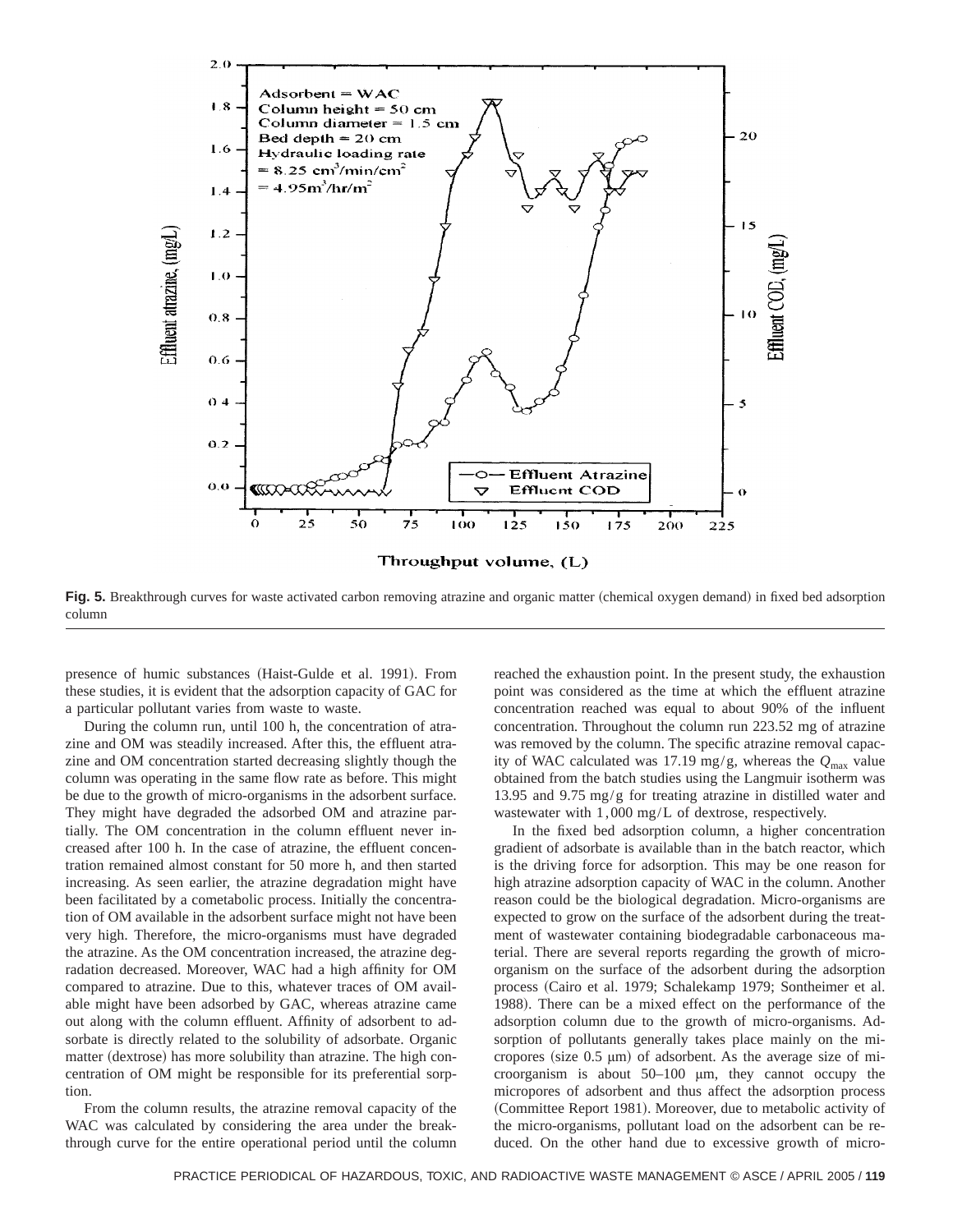**Table 3.** Electron Dispersive Atomic X-Ray Analysis of Adsorbent Waste Activated Carbon

|         | Atomic<br>(% )    |                  |  |  |  |  |
|---------|-------------------|------------------|--|--|--|--|
| Element | Before adsorption | After adsorption |  |  |  |  |
| Na      | 15.01             | 18.55            |  |  |  |  |
| Al      | 9.07              | 3.32             |  |  |  |  |
| Si      | 17.38             | 9.54             |  |  |  |  |
| S       | 29.15             | 32.15            |  |  |  |  |
| Ca      | 12.37             | 15.28            |  |  |  |  |
| Fe      | 12.80             | 15.45            |  |  |  |  |
| Mg      | 0.084             | 1.43             |  |  |  |  |
| Ag      | 3.11              | 1.55             |  |  |  |  |
| Cl      | 0.06              | 0.31             |  |  |  |  |
| P       | 1.02              | 2.42             |  |  |  |  |
| Total   | 100               | 100              |  |  |  |  |

organisms on the surface of the adsorbent, a layer can be formed, which can reduce the pollutant transport rate from liquid phase to adsorbent through the bio-film (Committee Report 1981).

To ensure the biological growth in the adsorption column, samples of adsorbent was taken before and after the adsorption and were analyzed using SEM. The EDAX analysis of the selected spots on the WAC surface was carried out. The elemental analysis of the white spot showed that it contained high concentrations of Ca, Mg, P, S, and Fe compared to the adsorbent analyzed before the column study (Table 3). These are the inorganic components of microbial cells.

Even though there was some biomass growth in the column, there was no clogging or excessive pressure drop in the column. This may be due to a very low concentration of OM available for the micro-organism in the column. The UASB reactor itself removed almost all the OM. Hence, for excess cell growth, enough OM might not have been available. From this study it was clear that the WAC adsorption column could effectively be used as a polishing unit for the complete treatment of atrazine bearing wastewater. The atrazine concentration was below the detectable limits during the initial period of column operation. Thus by providing two or more adsorption columns in series, effluent discharge standards with respect to atrazine can be met.

#### **Regeneration and Reuse of Waste Activated Carbon**

Economic viability of an adsorption system depends upon the regeneration potential of the adsorbent. To know the regeneration potential of WAC, the desorption study of the exhausted WAC was carried out, where 5% methanol was used as the eluent. The atrazine concentration in methanol was 641 mg/L, which corresponds to 86.3% of the total atrazine adsorbed on the column. The OM concentration in the eluent was not measured as methanol, which contributed so much of the COD. Five percent methanol in water could desorb more than 86% of the total adsorbed atrazine. The remaining 14% that was not desorbed may be due to the irreversible adsorption of atrazine on some adsorption sites. The regenerated column could give 80% of the first cycle efficiency in its second cycle of operation. The concentration of atrazine in the eluent was around 50 times the influent atrazine concentration. Since the eulent has a very high atrazine concentration, it can be reused as a pesticide by properly collecting and storing it. Thus,

the system described here is able to manage the atrazine bearing wastewater completely without creating many adverse environmental consequences.

## **Conclusion**

Complete treatment of atrazine bearing wastewater is possible using a UASB reactor followed by an adsorption column. The toxicity of atrazine on the anaerobic system was negligible for a concentration range of 1–5 mg/L, whereas at high concentrations of atrazine  $(10-15 \text{ mg/L})$  the gas production and specific methanogenic activity of the sludge was reduced. The adsorption column using WAC as an adsorbent could treat the UASB effluent satisfactorily. Adsorption as well as biodegradation were responsible for atrazine removal in the column. Methanol was an effective regenerant for the system. The regenerated adsorbent and the eluent could be reused.

# **Appendix**

The following is a list of symbols and abbreviations:

$$
COD_{TT}(\%) = \frac{(influent COD_{total} - effluent COD_{unfiltered})}{(influent COD_{Total})} \times 100
$$

$$
COD_{ST}(\%) = \frac{(influent COD_{Total} - effluent COD_{filtered})}{(influent COD_{Total})} \times 100
$$

$$
COD_{SS}(\%) = \frac{(influent COD_{Filtered} - effluent COD_{Filtered})}{(influent COD_{Filtered})} \times 100
$$

where MLSS=mixed liquor suspended solid; mg/L=milligram per liter; OM=organic matter; RDW=raw domestic wastewater; SMA=specific acetoclastic methanogenic activity; and WAC  $=$ waste activated carbon.

# **References**

- Adams, C. D., and Watson, T. L. (1996). "Treatability of s-triazine herbicide metabolites using powdered activated carbon." *J. Environ. Eng.*  $122(4)$ ,  $327-330$ .
- American Public Health Association, American Water Works Association, Water Environmental Federation (APHA), (AWWA), (WEF). (1989), *Standard methods for the examination of water and wastewater*, 17th Ed.
- Arceivala, S. J. (1998). *Wastewater treatment for pollution control*, 2nd Ed., Tata McGraw-Hill, New York.
- Baldauf, G., et al. (1986). *Water pollution: Quality and treatment of drinking water*, Springer, New York.
- Behki, R. M., and Khan, S. U. (1986). "Degradation of atrazine by pseudomonas: N-dealkylation and dehalogenation of atrazine and its metabolites." *J. Agric. Food Chem.* 34(4), 746-749.
- Behki, R., Topp, E., Dick, W., and Germon, P. (1993). "Metabolism of the herbicide atrazine by Rhodococcus strain." *Appl. Environ. Microbiol.*, 59(6), 1955–1959.
- Cairo, P. R., McElhaney, J., and Suffet, I. H. (1979). "Pilot plant testing of activated carbon adsorption systems." *J. Am. Water Works Assoc.*,  $71(11)$ , 660–673.
- Christiansen, N., Hendriksen, H. V., Järvinen, K. T., and Ahring, B. K. (1995). "Degradation of chlorinated aromatic compounds in UASB reactors." Water Sci. Technol. 31(1), 249-259.
- Chung, K. H., Ro, K. S., and Roy, D.. (1996) "Fate and enhancement of